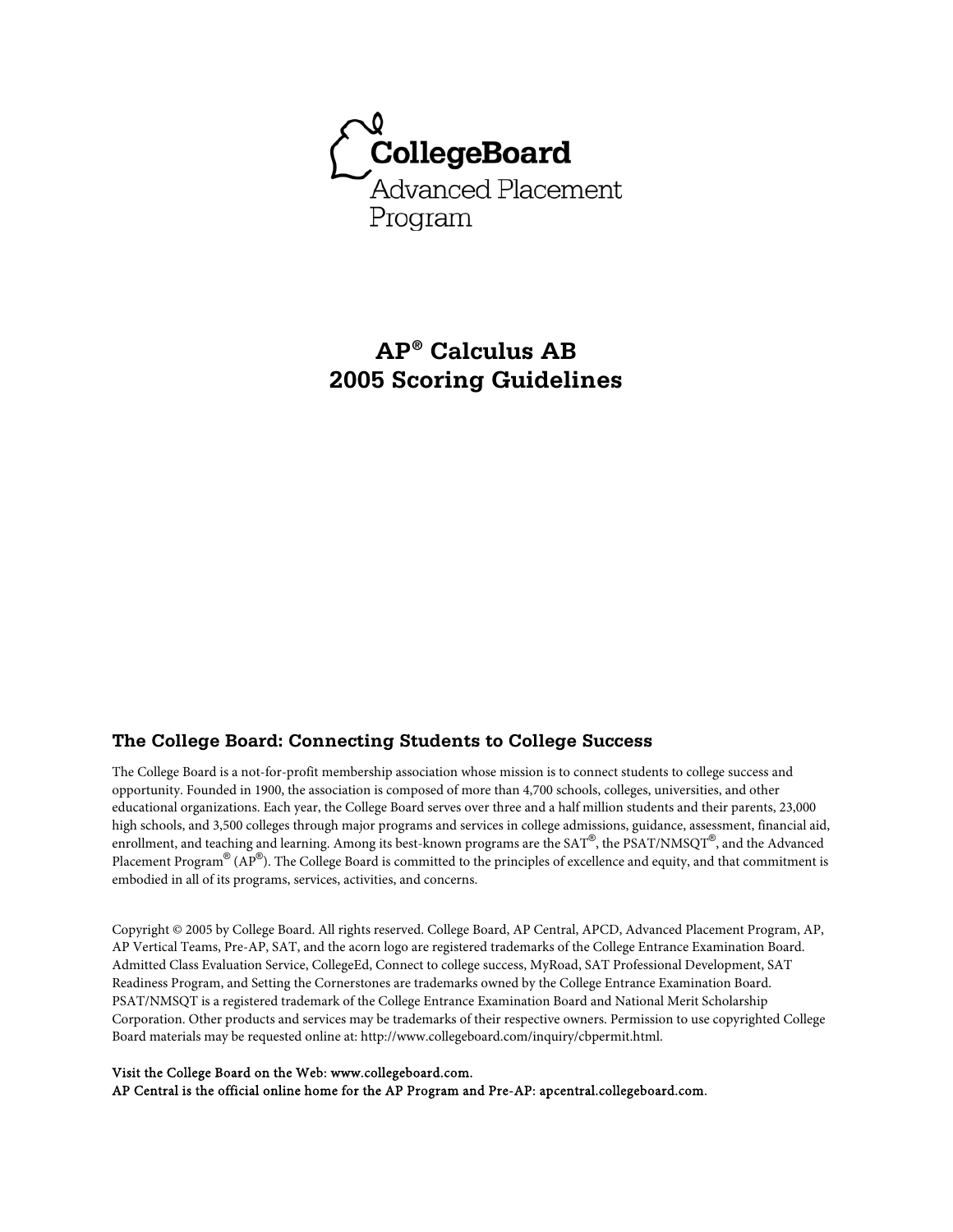### **Question 1**

Let *f* and *g* be the functions given by  $f(x) = \frac{1}{4} + \sin(\pi x)$  and  $g(x) = 4^{-x}$ . Let *R* be the shaded region in the first quadrant enclosed by the *y*-axis and the graphs of *f* and *g*, and let *S* be the shaded region in the first quadrant enclosed by the graphs of *f* and *g*, as shown in the figure above. (a) Find the area of *R*. (b) Find the area of *S*. (c) Find the volume of the solid generated when *S* is revolved about the horizontal line  $y = -1$ .

 $y = f(x)$  $y = g(x)$  $\overline{o}$ 

 $f(x) = g(x)$  when  $\frac{1}{4} + \sin(\pi x) = 4^{-x}$ . *f* and *g* intersect when  $x = 0.178218$  and when  $x = 1$ . Let  $a = 0.178218$ . (a)  $\int_0^a (g(x) - f(x)) dx = 0.064$  or 0.065 3 : 1 : limits 1 : integrand 1 : answer ⎧  $\frac{1}{2}$ ⎨  $\overline{a}$  $\overline{a}$ (b)  $\int_a^1 (f(x) - g(x)) dx = 0.410$ 3 : 1 : limits 1 : integrand 1 : answer  $\sqrt{2}$  $\overline{ }$ ⎨  $\overline{a}$  $\overline{a}$ (c)  $\pi \int_{a}^{1} \left( (f(x) + 1)^{2} - (g(x) + 1)^{2} \right) dx = 4.558$  or 4.559 [2 : integrand

$$
\left\{ 1 : \text{limits, constant, and answer} \right\}
$$

Copyright © 2005 by College Board. All rights reserved.

Visit apcentral.collegeboard.com (for AP professionals) and www.collegeboard.com/apstudents (for AP students and parents).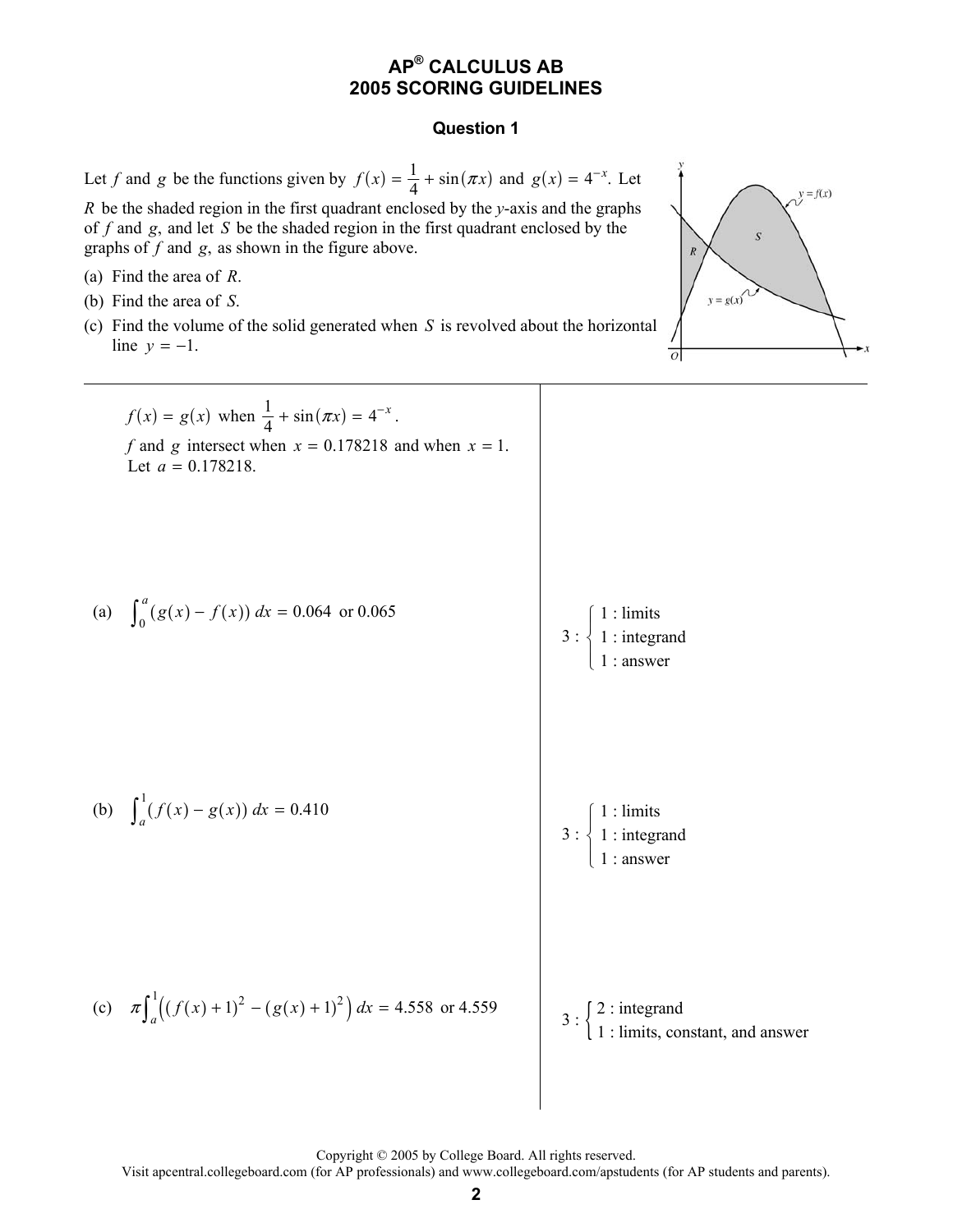#### **Question 2**

The tide removes sand from Sandy Point Beach at a rate modeled by the function *R,* given by

$$
R(t) = 2 + 5\sin\left(\frac{4\pi t}{25}\right).
$$

A pumping station adds sand to the beach at a rate modeled by the function *S,* given by

$$
S(t) = \frac{15t}{1+3t}.
$$

Both  $R(t)$  and  $S(t)$  have units of cubic yards per hour and t is measured in hours for  $0 \le t \le 6$ . At time  $t = 0$ , the beach contains 2500 cubic yards of sand.

- (a) How much sand will the tide remove from the beach during this 6-hour period? Indicate units of measure.
- (b) Write an expression for  $Y(t)$ , the total number of cubic yards of sand on the beach at time *t*.
- (c) Find the rate at which the total amount of sand on the beach is changing at time  $t = 4$ .
- (d) For  $0 \le t \le 6$ , at what time *t* is the amount of sand on the beach a minimum? What is the minimum value? Justify your answers.

|     |                  |                                                             | (a) $\int_{0}^{6} R(t) dt = 31.815$ or 31.816 yd <sup>3</sup>  | 2 : $\begin{cases} 1 : \text{integral} \\ 1 : \text{answer with units} \end{cases}$                                                       |  |  |  |
|-----|------------------|-------------------------------------------------------------|----------------------------------------------------------------|-------------------------------------------------------------------------------------------------------------------------------------------|--|--|--|
|     |                  |                                                             | (b) $Y(t) = 2500 + \int_0^t (S(x) - R(x)) dx$                  | 3 : $\begin{cases} 1 : \text{integrand} \\ 1 : \text{limits} \\ 1 : \text{answer} \end{cases}$                                            |  |  |  |
|     |                  | (c) $Y'(t) = S(t) - R(t)$                                   | $Y'(4) = S(4) - R(4) = -1.908$ or $-1.909$ yd <sup>3</sup> /hr | $1:$ answer                                                                                                                               |  |  |  |
| (d) |                  | $Y'(t) = 0$ when $S(t) - R(t) = 0$ .<br>is $a = 5.117865$ . | The only value in [0, 6] to satisfy $S(t) = R(t)$              | 3 : $\begin{cases} 1 : \text{sets } Y'(t) = 0 \\ 1 : \text{critical } t\text{-value} \\ 1 : \text{answer with justification} \end{cases}$ |  |  |  |
|     | t                | Y(t)                                                        |                                                                |                                                                                                                                           |  |  |  |
|     | $\mathbf{0}$     | 2500                                                        |                                                                |                                                                                                                                           |  |  |  |
|     | $\boldsymbol{a}$ | 2492.3694                                                   |                                                                |                                                                                                                                           |  |  |  |
|     | 6                | 2493.2766                                                   |                                                                |                                                                                                                                           |  |  |  |
|     |                  |                                                             | The amount of sand is a minimum when $t = 5.117$ or            |                                                                                                                                           |  |  |  |

5.118 hours. The minimum value is 2492.369 cubic yards.

Copyright © 2005 by College Board. All rights reserved.

Visit apcentral.collegeboard.com (for AP professionals) and www.collegeboard.com/apstudents (for AP students and parents).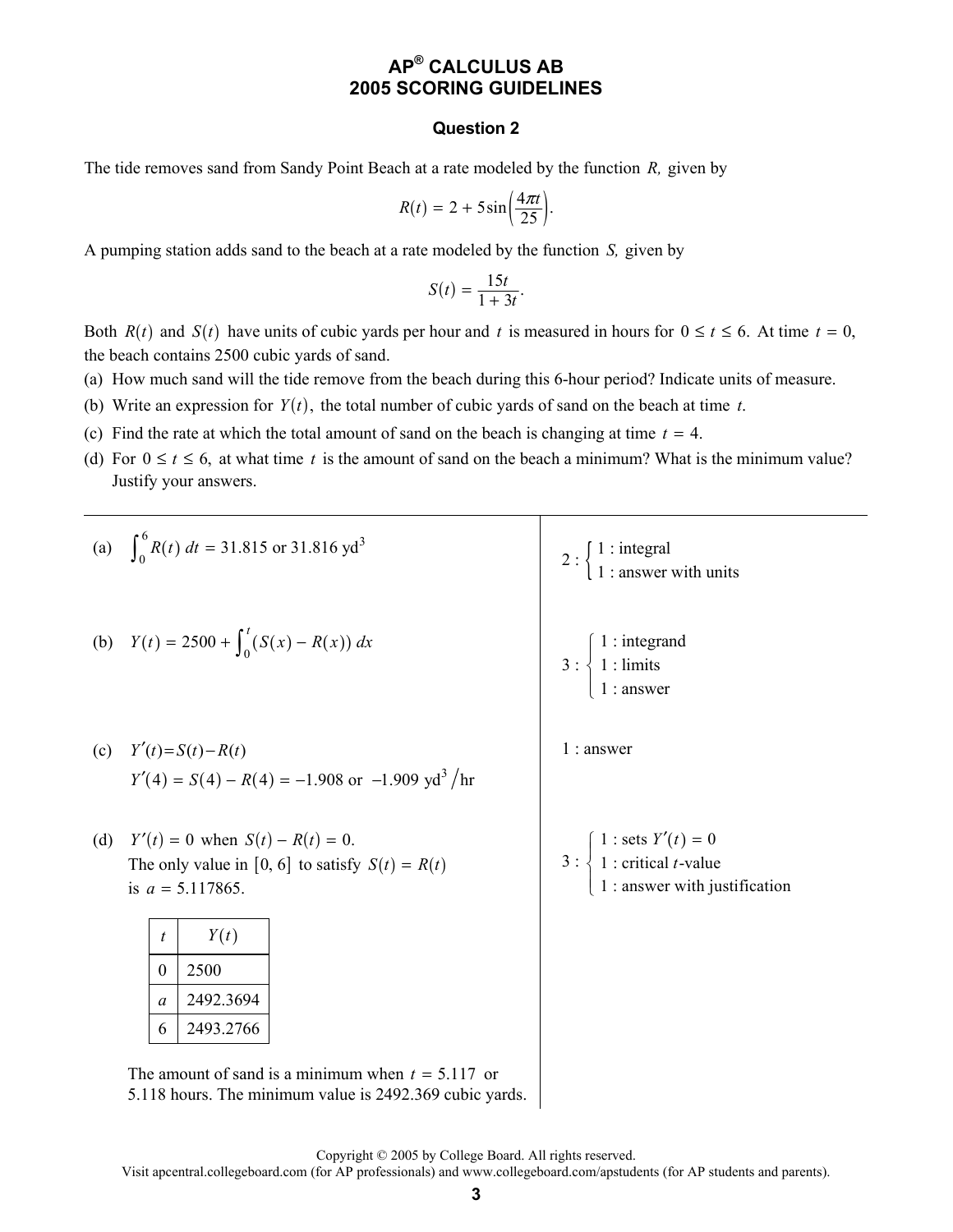#### **Question 3**

| Distance<br>$x$ (cm)        |     |    |     |    |    |
|-----------------------------|-----|----|-----|----|----|
| Temperature<br>T(x)<br>(°C) | 100 | 93 | 76. | 62 | 55 |

A metal wire of length 8 centimeters (cm) is heated at one end. The table above gives selected values of the temperature  $T(x)$ , in degrees Celsius ( ${}^{\circ}$ C), of the wire x cm from the heated end. The function T is decreasing and twice differentiable.

- (a) Estimate  $T'(7)$ . Show the work that leads to your answer. Indicate units of measure.
- (b) Write an integral expression in terms of  $T(x)$  for the average temperature of the wire. Estimate the average temperature of the wire using a trapezoidal sum with the four subintervals indicated by the data in the table. Indicate units of measure.
- (c) Find  $\int_{0}^{8} T'(x)$  $\int_0^8 T'(x) dx$ , and indicate units of measure. Explain the meaning of  $\int_0^8 T'(x) dx$  $\int_0^{\infty} T'(x) dx$  in terms of the temperature of the wire.
- (d) Are the data in the table consistent with the assertion that  $T''(x) > 0$  for every x in the interval  $0 < x < 8$ ? Explain your answer.



Copyright © 2005 by College Board. All rights reserved.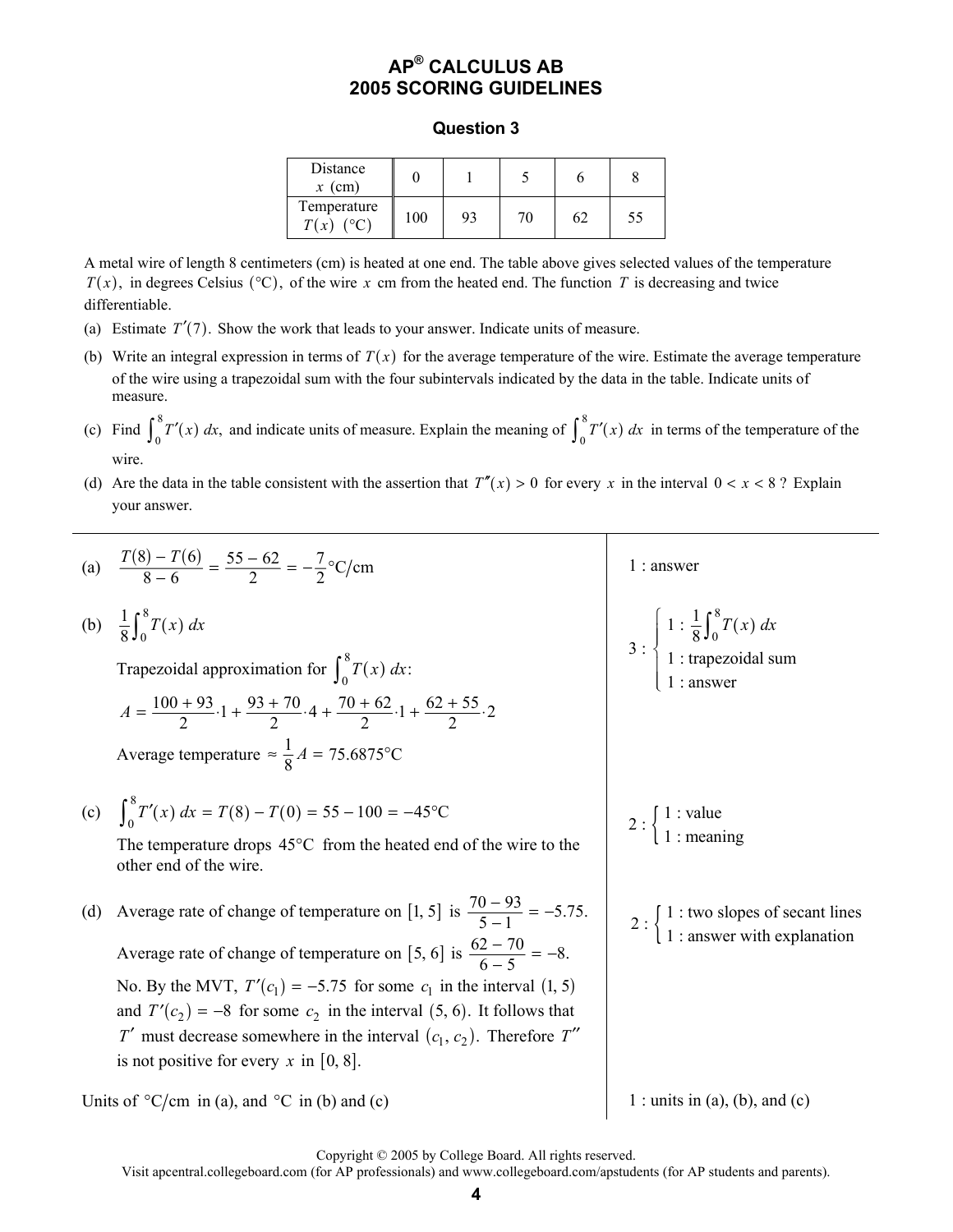#### **Question 4**

| $\boldsymbol{x}$ |      | 0 < x < 1 | < x < 2  |            | 2 < x < 3 |      | 3 < x < 4 |
|------------------|------|-----------|----------|------------|-----------|------|-----------|
| f(x)             | $-1$ | Negative  | Positive |            | Positive  |      | Negative  |
| f'(x)            |      | Positive  | Positive | <b>DNE</b> | Negative  | $-3$ | Negative  |
| $\int x$         | $-2$ | Negative  | Positive | <b>DNE</b> | Negative  |      | Positive  |

Let f be a function that is continuous on the interval  $[0, 4)$ . The function f is twice differentiable except at  $x = 2$ . The function *f* and its derivatives have the properties indicated in the table above, where DNE indicates that the derivatives of *f* do not exist at  $x = 2$ .

- (a) For  $0 < x < 4$ , find all values of x at which f has a relative extremum. Determine whether f has a relative maximum or a relative minimum at each of these values. Justify your answer.
- (b) On the axes provided, sketch the graph of a function that has all the characteristics of *f*. **(Note: Use the axes provided in the pink test booklet.)**

(c) Let *g* be the function defined by  $g(x) = \int_1^x f(t) dt$  on the open interval  $(0, 4)$ . For

 $0 < x < 4$ , find all values of x at which g has a relative extremum. Determine whether g has a relative maximum or a relative minimum at each of these values. Justify your answer.

- (d) For the function *g* defined in part (c), find all values of *x*, for  $0 < x < 4$ , at which the graph of *g* has a point of inflection. Justify your answer.
- (a) *f* has a relative maximum at  $x = 2$  because *f'* changes from *f* has a relative maximum at  $x = 2$  because  $f'$  changes from <br>positive to negative at  $x = 2$ .<br> $\begin{cases} 1 : \text{relative extremum at } x = 2 \\ 1 : \text{relative maximum with justification} \end{cases}$
- (b)



 $x =$ 

 $2:\begin{cases} \text{and behavior at } (2, 2) \end{cases}$  $\int 1$ : points at  $x = 0, 1, 2, 3$ 1 : appropriate increasing/decreasing and concavity behavior  $\overline{\phantom{a}}$ ⎨  $\frac{1}{2}$  $\overline{\mathsf{I}}$ 

(c)  $g'(x) = f(x) = 0$  at  $x = 1, 3$ . *g*<sup> $\prime$ </sup> changes from negative to positive at  $x = 1$  so *g* has a relative minimum at  $x = 1$ .  $g'$  changes from positive to negative at  $x = 3$ 

so *g* has a relative maximum at  $x = 3$ .

(d) The graph of *g* has a point of inflection at  $x = 2$  because  $g'' = f'$   $\begin{bmatrix} 1 : x = 2 \\ 1 : \text{answer} \end{bmatrix}$ 

3 :  $1 : g'(x) = f(x)$  1 : critical points 1 : answer with justification  $\int_0^1 f(x) \, dx = f(x)$ ⎨  $\overline{\mathcal{L}}$ 

1 : answer with justification  $x =$ 

Copyright © 2005 by College Board. All rights reserved.

Visit apcentral.collegeboard.com (for AP professionals) and www.collegeboard.com/apstudents (for AP students and parents).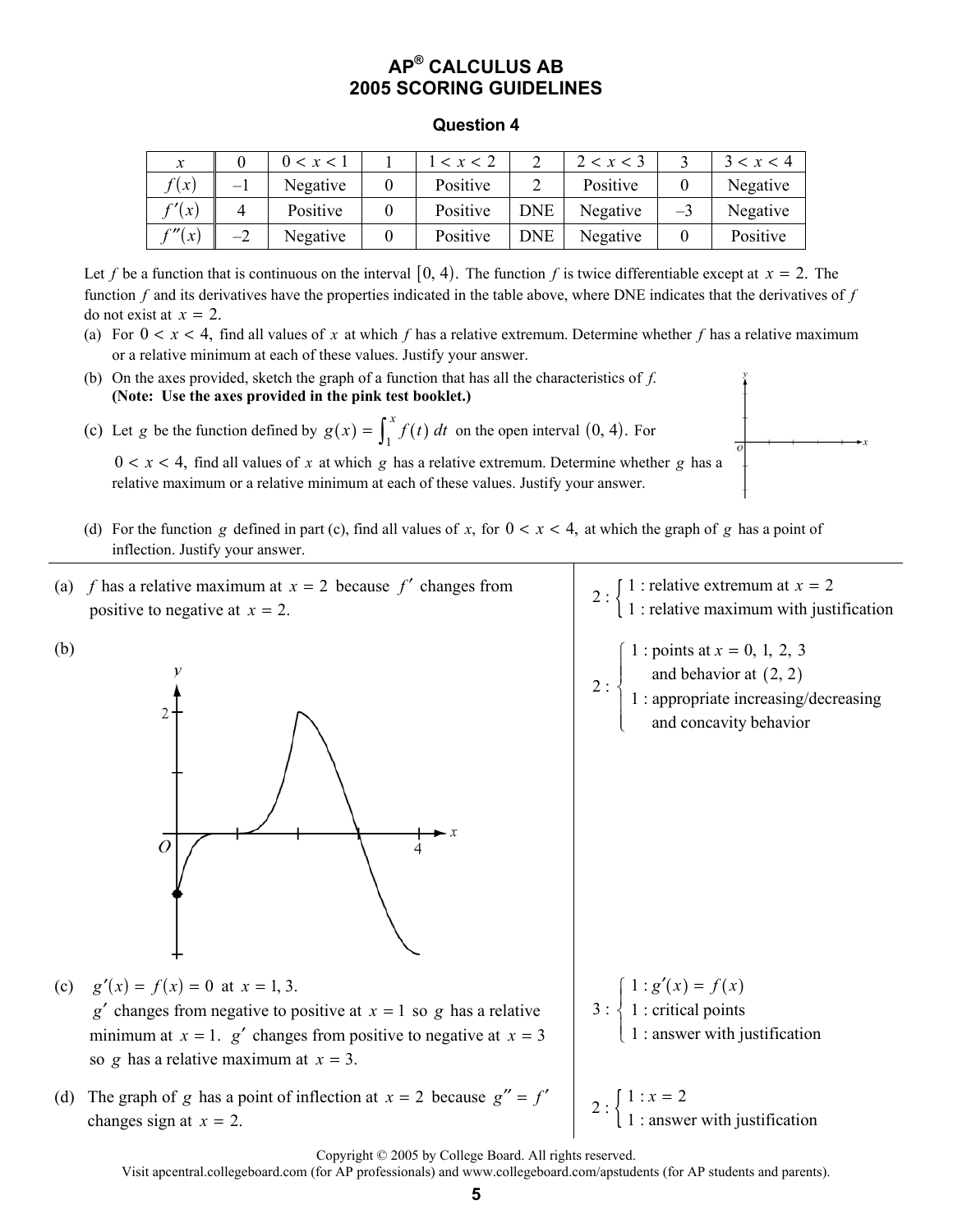### **Question 5**

A car is traveling on a straight road. For  $0 \le t \le 24$  seconds, the car's velocity  $v(t)$ , in meters per second, is modeled by the piecewise-linear function defined by the graph above.

- (a) Find  $\int_{0}^{24} v(t)$  $\int_0^{24} v(t) dt$ . Using correct units, explain the meaning of  $\int_0^{24} v(t)$  $\int_0^{2\pi} v(t) dt$ .
- (b) For each of  $v'(4)$  and  $v'(20)$ , find the value or explain why it does not exist. Indicate units of measure.



- (c) Let  $a(t)$  be the car's acceleration at time t, in meters per second per second. For  $0 < t < 24$ , write a piecewise-defined function for  $a(t)$ .
- (d) Find the average rate of change of *v* over the interval  $8 \le t \le 20$ . Does the Mean Value Theorem guarantee a value of *c*, for  $8 < c < 20$ , such that  $v'(c)$  is equal to this average rate of change? Why or why not?

(a)  $\int_{0}^{24} v(t) dt = \frac{1}{2}(4)(20) + (12)(20) + \frac{1}{2}(8)(20)$  $\int_0^{24} v(t) dt = \frac{1}{2}(4)(20) + (12)(20) + \frac{1}{2}(8)(20) = 360$ The car travels 360 meters in these 24 seconds. 2 :  $\begin{cases} 1 : \text{value} \\ 1 : \text{meaning with units} \end{cases}$ (b)  $v'(4)$  does not exist because  $(v(t) - v(4))$  = 5 + 0 = lim  $(v(t) - v(4))$  $4^{-}$   $\left(\begin{array}{cc} l - 4 \end{array}\right)$   $t \rightarrow 4$  $\lim_{t \to \infty} \left( \frac{v(t) - v(4)}{t} \right) = 5 \neq 0 = \lim_{t \to \infty} \left( \frac{v(t) - v(4)}{t} \right).$  $\lim_{t \to 4^-}$   $t - 4$   $\Big)^{-5}$   $\Big($   $t - 4$   $\Big)^{+1}$   $t - 4$  $v(t) - v(4)$   $\qquad \qquad v(t) - v$  $\lim_{t \to 4^{-}} \left( \frac{v(t) - v(4)}{t - 4} \right) = 5 \neq 0 = \lim_{t \to 4^{+}} \left( \frac{v(t) - v(4)}{t - 4} \right)$  $v'(20) = \frac{20 - 0}{16 - 24} = -\frac{5}{2}$  *m*/sec<sup>2</sup> 3 :  $\left( 4\right)$  $\left( 20\right)$  $1 : v'(4)$  does not exist, with explanation  $1 : v'(20)$  1 : units *v*  $\left\{ \begin{array}{l} 1:\nu' \ 1:\nu' \end{array} \right.$  $\left\{ \begin{array}{l} 1:\nu' \end{array} \right.$  $\overline{\mathcal{L}}$ (c)  $(t)$ 5 if  $0 < t < 4$ 0 if  $4 < t < 16$  $\frac{5}{2}$  if 16 < t < 24 *t*  $a(t) = \begin{cases} 0 & \text{if } 4 < t \end{cases}$ *t*  $\begin{bmatrix} 5 & \text{if } 0 < t \end{bmatrix}$  $=\begin{cases} 0 & \text{if } 4 < t < \end{cases}$  $\left\lfloor -\frac{5}{2} \right\rfloor$  if 16 < t <  $a(t)$  does not exist at  $t = 4$  and  $t = 16$ .  $2:\begin{cases} 1:$  finds the values 5, 0,  $-\frac{5}{2}$  1 : identifies constants with correct intervals  $\left\{ 1 : \text{finds the values } 5, 0, - \right\}$  $\overline{\mathfrak{r}}$ (d) The average rate of change of  $v$  on [8, 20] is  $\frac{v(20) - v(8)}{20 - 8} = -\frac{5}{6}$  m/sec<sup>2</sup>. No, the Mean Value Theorem does not apply to *v* on [8, 20] because  $\nu$  is not differentiable at  $t = 16$ . 2 :  $\begin{cases} 1 : \text{average rate of change of } v \text{ on } [8, 20] \\ 1 : \text{answer with explanation} \end{cases}$ 

Copyright © 2005 by College Board. All rights reserved.

Visit apcentral.collegeboard.com (for AP professionals) and www.collegeboard.com/apstudents (for AP students and parents).